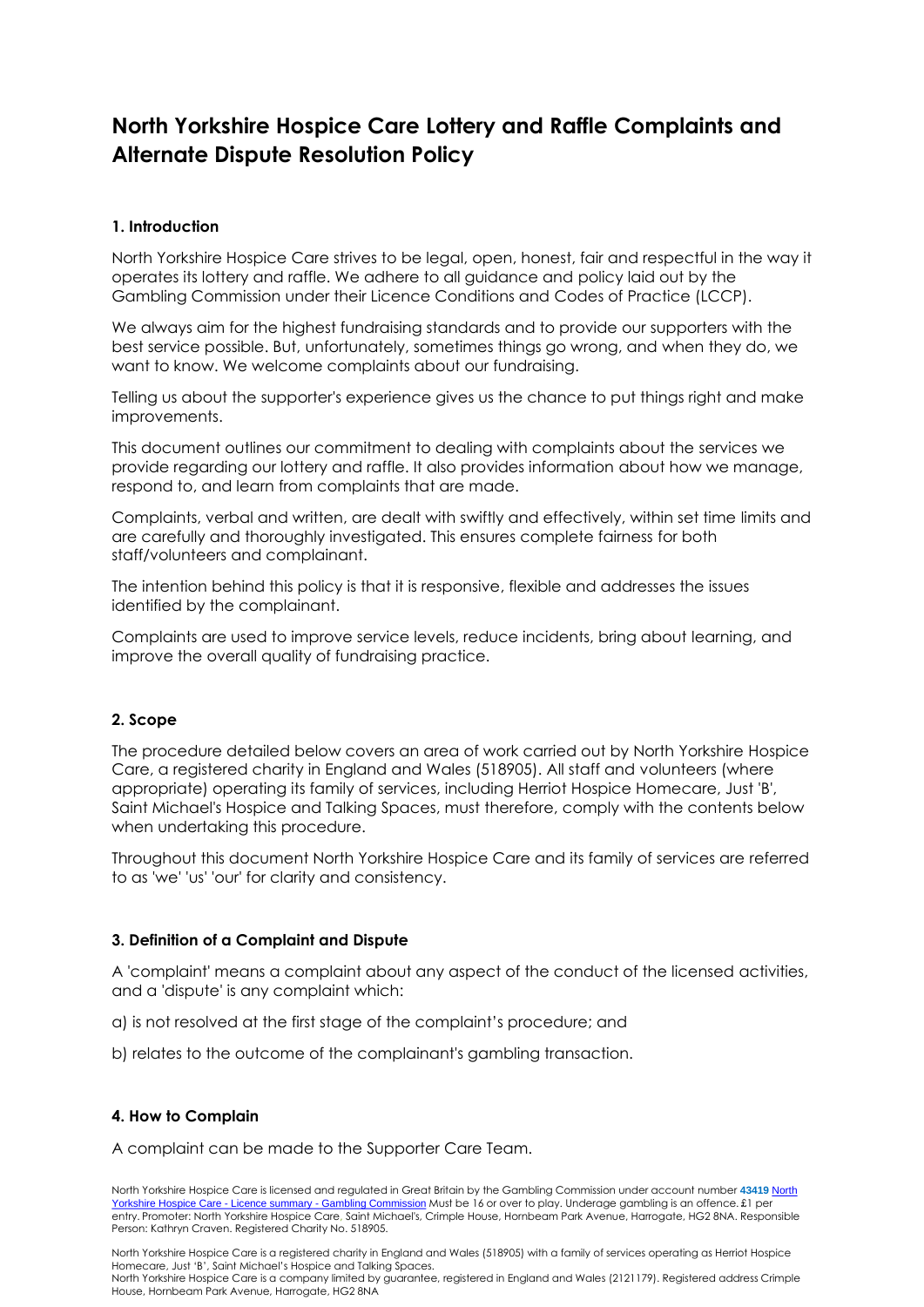By telephone: (01424) 879 687

By email: supportercare@saintmichaelshospice.org

By post: Saint Michael's, Crimple House, Hornbeam Park Avenue, Harrogate, HG2 8QL

We will endeavour to make the necessary reasonable adjustments in order to receive, investigate, and respond to any complaint. For people whose first language is not English, we have access to translation and interpreting services. We can also accept and respond to complaints in alternative formats such as braille.

Please provide us with as much information as possible when making your complaint. This will help us to understand the issue and resolve it quickly. Please include:

- Your name and address

- A description of your complaint and how it's affected you
- When the issue happened

- A contact number (or other preferred method of contact) and the most convenient time to contact you.

### Why do we need this information?

This is to make sure the right person handles your complaint so they can investigate and fix the situation as soon as possible. Your contact details will help us reach you if we need to discuss your complaint, especially if we need more information. We will always try to call you back at an agreed time.

## **5. Complaints Procedure**

In the event of receiving a Complaint or Dispute regarding our lottery or raffle we will:

- Make the 'Handling complaints and Alternate Dispute Resolution (ADR) Policy available to our supporters via the Saint Michael's Hospice website www.saintmichaelshospice.org, or upon request.

- Handle all complaints in accordance with the 'Handling Complaints and Alternate Dispute Resolution (ADR) Policy'

- Advise the Gambling Commission on the status of all disputes that are referred to the Promoter

### **Stage 1**

In the event that a supporter has encountered a problem or has a concern to raise in respect of the Saint Michael's Community Lottery or raffle, the Supporter Care Team will log the details and advise the Head of Community Support.

Any problems or concerns that are brought to the Head of Community Support's attention will be formally recorded within the Non-clinical Incident or Near miss reporting form and log as a Lottery or Raffle Complaint. Initially as an incident, for future analysis by team and for the purpose of Gambling Commission reporting.

We aim to respond as soon as possible, but normally within 48 hours. If the investigation of the supporter's complaint is likely to take longer than five days, we will make contact in writing or by telephone to let them know the proposed timescales and next steps.

North Yorkshire Hospice Care is licensed and regulated in Great Britain by the Gambling Commission under account number **43419** North Yorkshire Hospice Care - Licence summary - Gambling Commission Must be 16 or over to play. Undergae gambling is an offence. £1 per entry. Promoter: North Yorkshire Hospice Care**,** Saint Michael's, Crimple House, Hornbeam Park Avenue, Harrogate, HG2 8NA. Responsible Person: Kathryn Craven. Registered Charity No. 518905.

North Yorkshire Hospice Care is a registered charity in England and Wales (518905) with a family of services operating as Herriot Hospice Homecare, Just 'B', Saint Michael's Hospice and Talking Spaces.

North Yorkshire Hospice Care is a company limited by guarantee, registered in England and Wales (2121179). Registered address Crimple House, Hornbeam Park Avenue, Harrogate, HG2 8NA